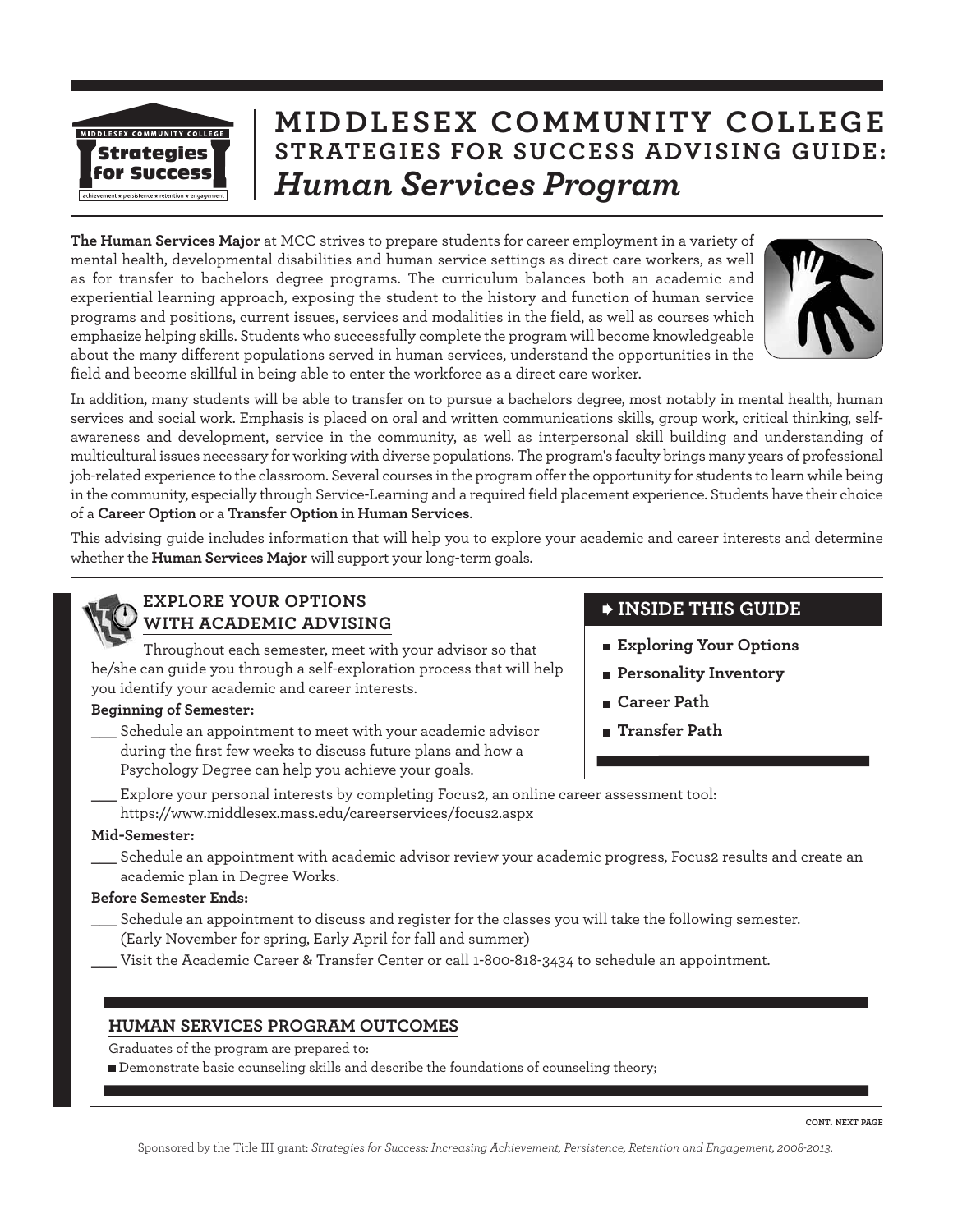### **HUMAN SERVICES PROGRAM OUTCOMES (CONT.)**

- Discuss the theory of human services, the current operation of the service system, and major issues facing human services in the United States;
- Define career options in human services and demonstrate the significant differences in prevention and treatment programs serving various populations;
- Demonstrate ability to work with diverse populations;
- Explain and discuss fundamental psychological concepts;
- Examine the principles and concepts of society's social problems and develop and analyze strategies for change;
- Discuss and demonstrate group process and inter-personal relations as it applies in the work place and for clinical use in the field;
- Use engineering assumptions and mathematics for problem solving;
- Apply the Direct Support Skill Standards in their coursework and field work;
- Develop research and writing skills, particularly those needed for accurate record keeping.



### **HUMAN SERVICES SELF-ASSESSMENT**

#### *Answer true or false to the following statements:*

| #  | <b>QUESTION</b>                                                                                                                                   | <b>TRUE</b> | <b>FALSE</b> |
|----|---------------------------------------------------------------------------------------------------------------------------------------------------|-------------|--------------|
| 1. | I see myself as a natural helper.                                                                                                                 |             |              |
| 2. | I often go out of my way to help others in distress.                                                                                              |             |              |
| 3. | People close to me have remarked how easy it is for them to talk to me.                                                                           |             |              |
| 4. | It is fairly easy for me to have compassion for another person.                                                                                   |             |              |
| 5. | I enjoy working with people more than making things or working with technology.                                                                   |             |              |
| 6. | I can be a team player and can work well in groups.                                                                                               |             |              |
| 7. | I am able to think on my feet and make good decisions under pressure.                                                                             |             |              |
| 8. | I am open-minded.                                                                                                                                 |             |              |
| 9. | I normally take the initiative to learn about individuals or conditions which are new to me.                                                      |             |              |
|    | 10. I have strong skills in observing others' verbal and non-verbal gestures.                                                                     |             |              |
|    | 11. I am able to record experiences accurately.                                                                                                   |             |              |
|    | 12. I am confident I can assist others in reaching their goals.                                                                                   |             |              |
|    | 13. I am respectful of others' personal issues and do not take over or give advice inappropriately.                                               |             |              |
|    | 14. I am willing to acknowledge areas of weakness and work to strengthen them.                                                                    |             |              |
|    | 15. I am more interested in job satisfaction than monetary compensation in my work.                                                               |             |              |
|    | 16. I am able to recognize and take care of my emotional, physical and social needs in a<br>healthy way and can teach self-care skills to others. |             |              |
|    | 17. I am able to communicate my thoughts and feelings effectively, ask questions clearly and<br>directly and give effective feedback to others.   |             |              |
|    | 18. Being honest and authentic is important to me.                                                                                                |             |              |
|    | 19. I can see the importance of not overly reacting in an emotional way to personal problems.                                                     |             |              |
|    | 20. I am generally an optimistic person and see the potential in myself and others.                                                               |             |              |
|    |                                                                                                                                                   |             |              |

**CONT. NEXT PAGE** *The more true responses you have designated, the greater potential you are for this field of studies and subsequent work in the human services.*

Sponsored by the Title III grant: *Strategies for Success: Increasing Achievement, Persistence, Retention and Engagement, 2008-2013*.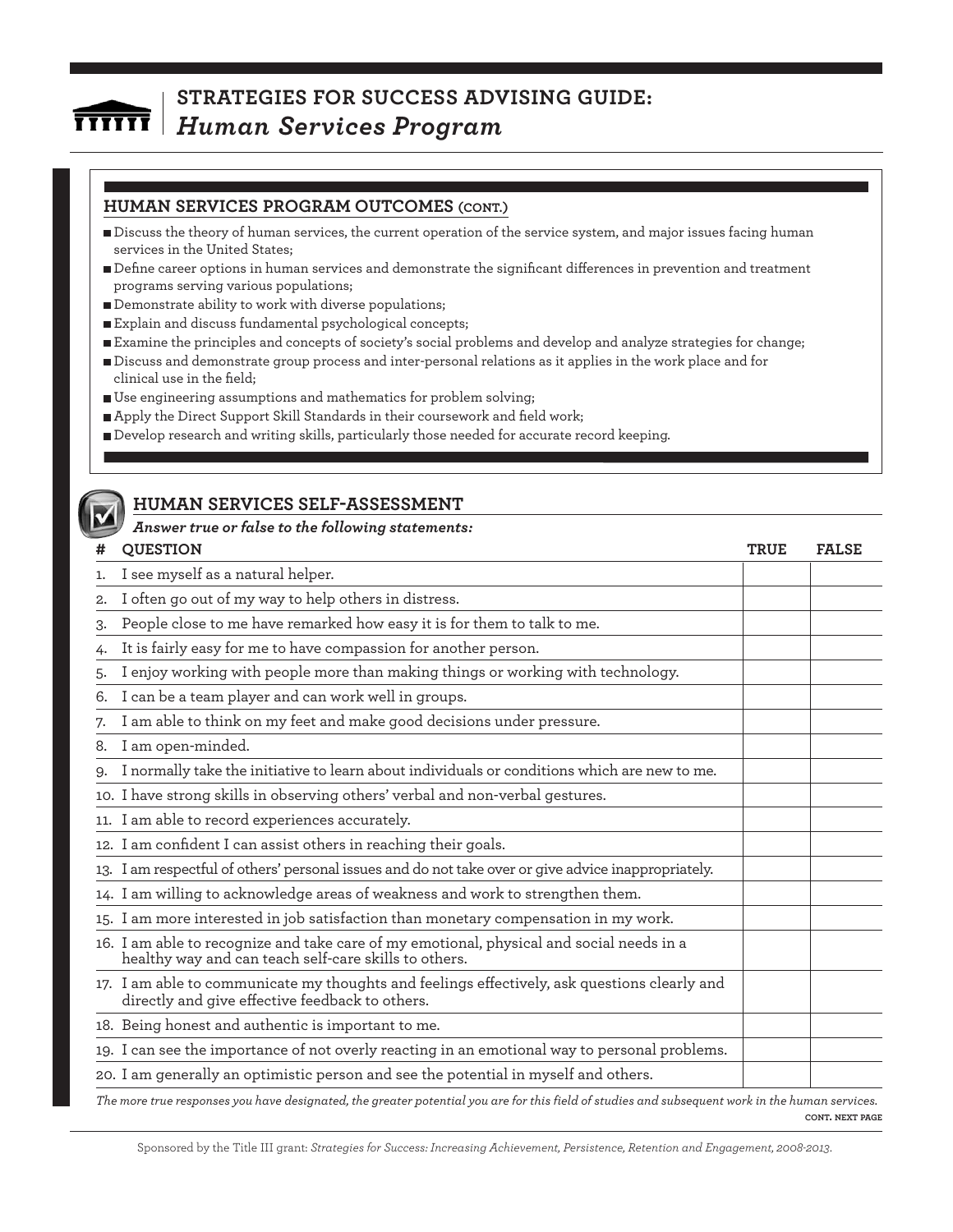

## **IS THE HUMAN SERVICES MAJOR THE RIGHT FIT FOR ME?**

*Think about the following abilities and skills that human services professionals possess:*

#### **Interpersonal and communication skills:**

Whether you are interested in working with the elderly, children, adolescents or those with psychiatric conditions or developmental disabilities, interpersonal and communication skills are essential. You will need to be able to develop skills to work with and communicate with people of very diverse backgrounds. It is essential that the human service worker be able to develop an effective relationship with clients to help them in reaching their individual goals. Work in the field can be challenging and even uncertain at times, and you will need to have the ability to communicate well under pressure. Human service workers need strong interpersonal skills to be able to effectively work with clients, their families and co-workers. Further, written communication skills are needed in writing up case notes, incidence and progress reports.

#### **Openness to life-long learning and becoming culturally competent:**

Human service workers are introduced to new situations and issues frequently. Further, it is likely they will be working with individuals from a variety of cultural and ethnic backgrounds which will require the worker to learn more about the values and norms of that group to be able to work more effectively with them; to become culturally competent. Many times they will be exposed to a new disorder or treatment regime and will need to do research and/or additional training to be able to implement best practices with that individual given their treatment goals. Human service workers will be challenged to remain open to all new changes in the field and the possibilities of assuming new and multiple roles, necessitating further training and education at times.

#### **Ability to work under pressure and handle stress:**

It is critical that every human services professional has the ability to handle stress and develop effective coping skills. Human services professionals regularly handle individuals with serious and challenging conditions and face difficult situations, some involving danger to self and others. A career in human services can be extremely stressful, and the professionals in the field need to find healthy and successful ways in which to deal with the inherent stress of the career. Further, the greater self-awareness and effective coping skills developed, the more helpful they can be to their clients as they act as positive role models and can be teachers and mentors.

#### **Strong sense of ethics:**

Ethics are essential in any human services career. A good human services professional needs to develop an ethically sound view of his/her role in the overall system. Issues such as confidentiality, boundaries, being aware of ethical guidelines in that specific role and agency, sense of safety and acting in the best interest of the client, care of self and the individual being served are essential. The integrity of your work and the decisions that you make on the job are critical to establishing an effective relationship with the client, their family and fellow staff members.

#### **Critical thinking and problem solving skills:**

Ethics are essential in any human services career. A good human services professional needs to develop an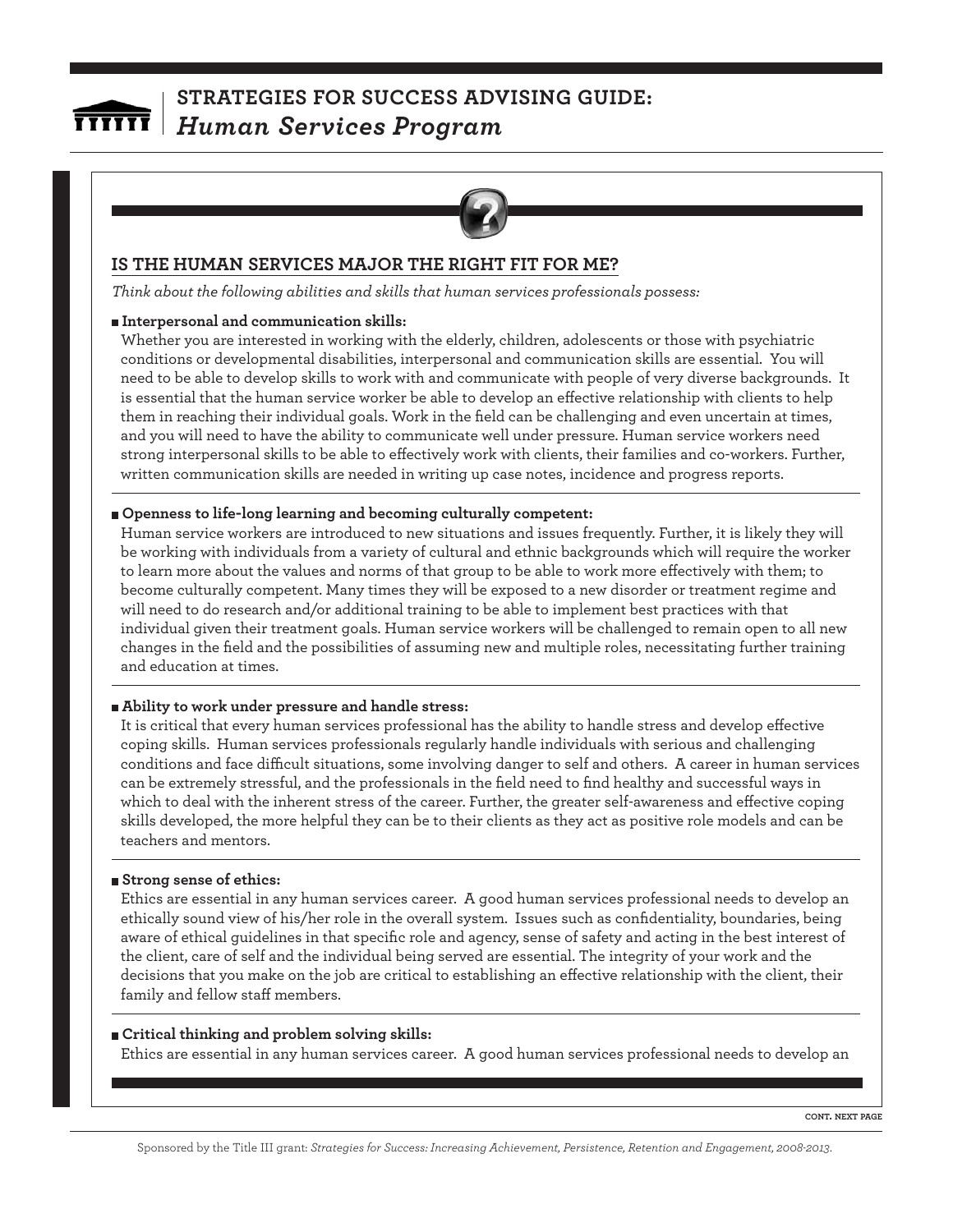ethically sound view of his/her role in the overall system. Issues such as confidentiality, boundaries, being aware of ethical guidelines in that specific role and agency, sense of safety and acting in the best interest of the client, care of self and the individual being served are essential. The integrity of your work and the decisions that you make on the job are critical to establishing an effective relationship with the client, their family and fellow staff members.

#### **Overall health and well-being:**

All human services professionals should have a reasonable amount of physical fitness and psychological well-being. Since stress is common in the helping professions, it is important that human services professionals pay attention to their overall health and well-being. Self-care is essential and finding new and different ways of maintain good overall health is necessary to be able to help others.

#### **Good computer and technical skills:**

Computers are common in human services today. A good human services professional should have good computer and technical skills. You will have to use computers and other devices to review a person's case history, understand specific disorders and treatment plans, write progress notes, research new areas of treatment and available resources, and perform other tasks necessary for the job.



#### **THE CAREER PATH**

The Career Path prepares graduates to work in a variety of settings, including community residences for individuals with developmental disabilities or psychiatric needs, clubhouses, substance abuse facilities, elderly care programs, youth residences and rehabilitation services. Graduates will have been exposed to the history and present landscape of human services, the variety of populations served, numerous entry level direct care positions, and opportunities to practice and develop communication and counseling skills, group leadership skills, and courses in areas where they may work in the future. Students will have opportunities to practice these skills by working in the field via service learning options and a required field placement seminar. Graduates can expect to be employed in entry-level direct care worker positions.

#### **Career Planning Activities:**

- \_\_\_ Work with advisor to discuss *MassTransfer*, Articulations and transfer agreements
- Visit your selected campuses in person. Every college looks good online or in a glossy photo, but you can get a better feel when you visit
	- Meet with transfer counselor to identify transfer scholarships
- Research admissions requirements and deadlines at 4-year colleges and universities

#### **MCC ADVISING RESOURCES**

**Career Services: https://www.middlesex.mass.edu/careerservices Transfer Services:**

**https://www.middlesex.mass.edu/transfer**

*MassTransfer***: https://www.middlesex.mass.edu/transfer/ masstransfer.aspx**

**Financial Aid: https://www.middlesex.mass.edu/financialaid**

**Foundation Scholarships: https://www.middlesex.mass.edu/foundation/ scholarships**

**College Board Match Maker: https://bigfuture.collegeboard.org/college-search**